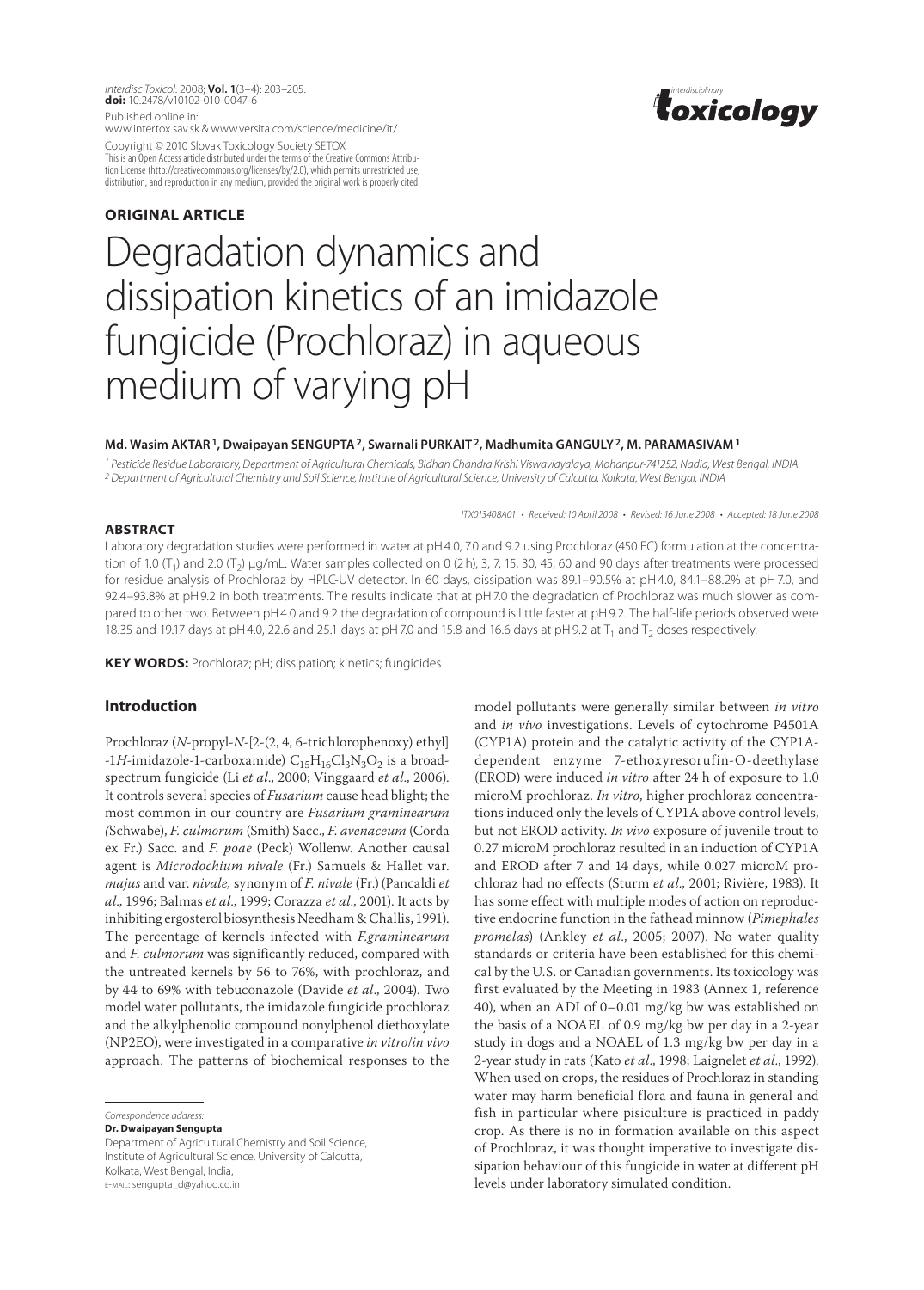204 W. Aktar, D. Sengupta, S. Purkait, M. Ganguly, M. Paramasivam Degradation dynamics and dissipation kinetics of an imidazole fungicide (Prochloraz) in aqueous medium of varying pH

### **Materials and methods**

Analytical grade of Prochloraz (99.7%) was obtained from M/S Sigma-Aldrich, USA. All the solvents like dichloromethane, acetone and ethyl acetate were glass distilled before use. Sodium sulphate was washed repeatedly with distilled acetone and activated at 110 °C for 2h before use. Stock solution  $(100 \mu\text{g/mL})$  was prepared in ethyl acetate and working solution was prepared by diluting it.

The pH of aqueous solution was adjusted using buffer. Buffer capsules of pH4.0, 7.0 and 9.2 from E.Merck were used for the purpose of preparing buffer solution. One capsule was required for 100 mL of distilled water to maintain the above mentioned pH. In a series of Winchester bottles (10L capacity) 6L distilled water was kept and sixty capsules were added to each of the bottle. The bottles were then left in room temperature for overnight to homogenize the buffer solutions. For carrying out laboratory experiment, water (6L) of each pH triplicate was spiked at 1.0  $(T_1)$  and 2.0 (T<sub>2</sub>)  $\mu$ g/mL with Prochloraz formulation and was stored in Winchester bottles from October to February 2006*–*07 under room temperature (15*–*31.5 °C). Untreated control was also carried out simultaneously. Samples were drawn periodically on 0 (2h), 3, 7, 15, 30, 45, 60, and 90 days after treatments and analyzed for Prochloraz residues.

Representative 200 mL water sample was taken in 1L separating funnel and 5*–*10 g sodium chloride was added to it. It was extracted thrice (100, 50, 50 mL) with dichloromethane by liquid-liquid partitioning. Organic phases were combined, passed through anhydrous sodium sulphate and concentrated on a rotary vacuum evaporator under reduced pressure at 40 °C followed by a gas manifold evaporator till near dryness. Final solution was made to 5mL in acetonitrile and subjected to HPLC analysis. No clean-up was required as no interference peaks were observed during analysis.

The residues of Prochloraz were analyzed on HPLC (Agilent Technologies 1200 Series) equipped with variable wavelength detector (VWD) using column (Shandon Hypersil 250 X 4.6 mm ODS 5 (RPC<sub>18</sub>). The wavelength  $(\lambda_{\text{max}})$ , mobile phase and flow rate was 212 nm, methanolwater (85:15, v/v) and 1mL/min, respectively. The retention time, limit of detection (LOD) and limit of quantification (LOQ) were 5.13min, 0.01μg/g and 0.05μg/g, respectively.

#### **Results and discussion**

Average recoveries of Prochloraz from water fortified at 0.25 and 1μg/mL varied from 90*–*96% at pH4.0, 88*–*98% at pH7.0 and 88*–*97% at pH9.2.

Residues of Prochloraz in water at different pH levels are presented in Table 1. As evident from the data, at pH4.0, initial residues of  $0.95 \mu$ g/mL in treatment T<sub>1</sub> dissipated to 0.85 μg/mL in 3 days, 0.42 and 0.09μg/mL in 30 and 60 days, respectively. Corresponding dissipation were 10.5, 55.8 and 90.5%, respectively. In treatment  $T_2$ , initial residues of 1.93μg/mL dissipated to 1.64, 0.69 and 0.21μg/mL in 3, 30 and 60 days after application with corresponding dissipation of 15.0, 64.3 and 89.1%, respectively.

At pH7.0, initial residues of 0.93  $\mu$ g/mL in T<sub>1</sub> treatment, dissipated to 0.88, 0.45, 0.11 and 0.07μg/mL in 3, 30, 60 and 90 days after treatment with corresponding dissipation of 5.38, 51.61, 88.17 and 92.5% respectively, whereas in  $T_2$  initial residues of 1.95μg/mL dissipated to 1.68, 0.79, 0.31 and 0.17μg/mL in 3, 30, 60 and 90 days after treatment showing dissipation of 13.85, 59.49, 84.10 and 91.3%, respectively.

At pH9.2, from treatment  $T_1$  initial residues of 0.97  $\mu$ g/mL dissipated to 0.73, 0.28 and 0.06μg/mL in 3, 30 and 60 days after treatment with corresponding dissipation of 24.74, 71.13 and 93.8%, respectively. In  $T_2$  residues of 1.96  $\mu$ g/mL

#### **Table 1.**

Dissipation of Prochloraz residues in water at different pH.

| Residues ( $\mu$ g/mL) $\pm$ SD (% of Dissipation) |                 |                 |                         |                         |                 |                 |  |
|----------------------------------------------------|-----------------|-----------------|-------------------------|-------------------------|-----------------|-----------------|--|
| <b>Time</b><br>(in days)                           | pH 4.0          |                 | pH 7.0                  |                         | pH 9.2          |                 |  |
|                                                    | $1.0 \mu g/mL$  | $2.0 \mu g/mL$  | $1.0 \mu$ g/mL          | $2.0 \mu g/mL$          | $1.0 \mu g/mL$  | $2.0 \mu g/mL$  |  |
| $\mathbf{0}$                                       | $0.95 \pm 0.09$ | $1.93 \pm 0.01$ | $0.93 \pm 0.03$         | $1.95 \pm 0.07$         | $0.97 + 0.06$   | $1.96 \pm 0.02$ |  |
|                                                    | $(-)$           | $(-)$           | $(-)$                   | $(-)$                   | $(-)$           | $(-)$           |  |
| 3                                                  | $0.85 \pm 0.03$ | $1.64 \pm 0.03$ | $0.88 + 0.06$           | $1.68 + 0.01$           | $0.73 \pm 0.09$ | $1.54 \pm 0.11$ |  |
|                                                    | (10.5)          | (15.0)          | (5.4)                   | (13.9)                  | (24.7)          | (21.4)          |  |
| $\overline{7}$                                     | $0.73 \pm 0.05$ | $1.47 + 0.09$   | $0.76 \pm 0.13$         | $1.51 \pm 0.02$         | $0.62 \pm 0.01$ | $1.39 \pm 0.04$ |  |
|                                                    | (23.2)          | (23.8)          | (18.3)                  | (22.6)                  | (36.1)          | (29.1)          |  |
| 15                                                 | $0.62 \pm 0.01$ | $1.24 \pm 0.01$ | $0.64 \pm 0.04$         | $1.27 \pm 0.05$         | $0.45 \pm 0.08$ | $1.13 \pm 0.03$ |  |
|                                                    | (34.7)          | (35.8)          | (31.2)                  | (34.9)                  | (53.6)          | (42.4)          |  |
| 30                                                 | $0.42 \pm 0.04$ | $0.69 \pm 0.06$ | $0.45 \pm 0.08$         | $0.79 + 0.01$           | $0.28 + 0.02$   | $0.59 + 0.06$   |  |
|                                                    | (55.8)          | (64.3)          | (51.6)                  | (59.5)                  | (71.1)          | (69.9)          |  |
| 45                                                 | $0.19 + 0.02$   | $0.39 \pm 0.03$ | $0.27 \pm 0.06$         | $0.48 + 0.04$           | $0.13 \pm 0.03$ | $0.29 + 0.02$   |  |
|                                                    | (80.0)          | (78.0)          | (71.0)                  | (75.4)                  | (86.6)          | (85.2)          |  |
| 60                                                 | $0.09 + 0.05$   | $0.21 \pm 0.02$ | $0.11 \pm 0.04$         | $0.31 \pm 0.07$         | $0.06 \pm 0.09$ | $0.15 \pm 0.05$ |  |
|                                                    | (90.5)          | (89.1)          | (88.2)                  | (84.1)                  | (93.8)          | (92.4)          |  |
| 90                                                 | <b>BDL</b>      | <b>BDL</b>      | $0.07 + 0.07$<br>(92.5) | $0.17 + 0.02$<br>(91.3) | <b>BDL</b>      | <b>BDL</b>      |  |

BDL=Below Detectable Limit